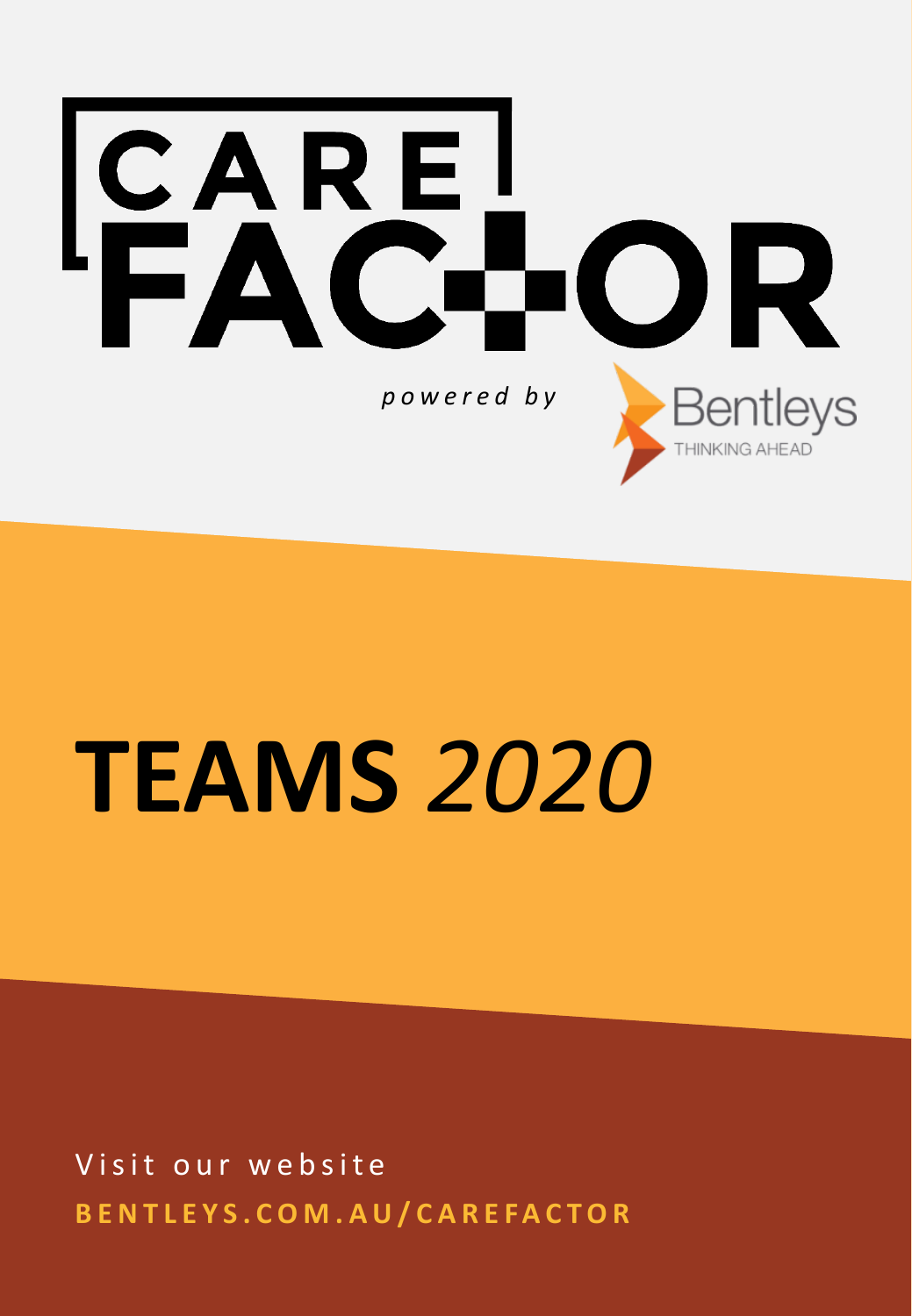

















**Australian Government** Australian Trade and Investment Commission









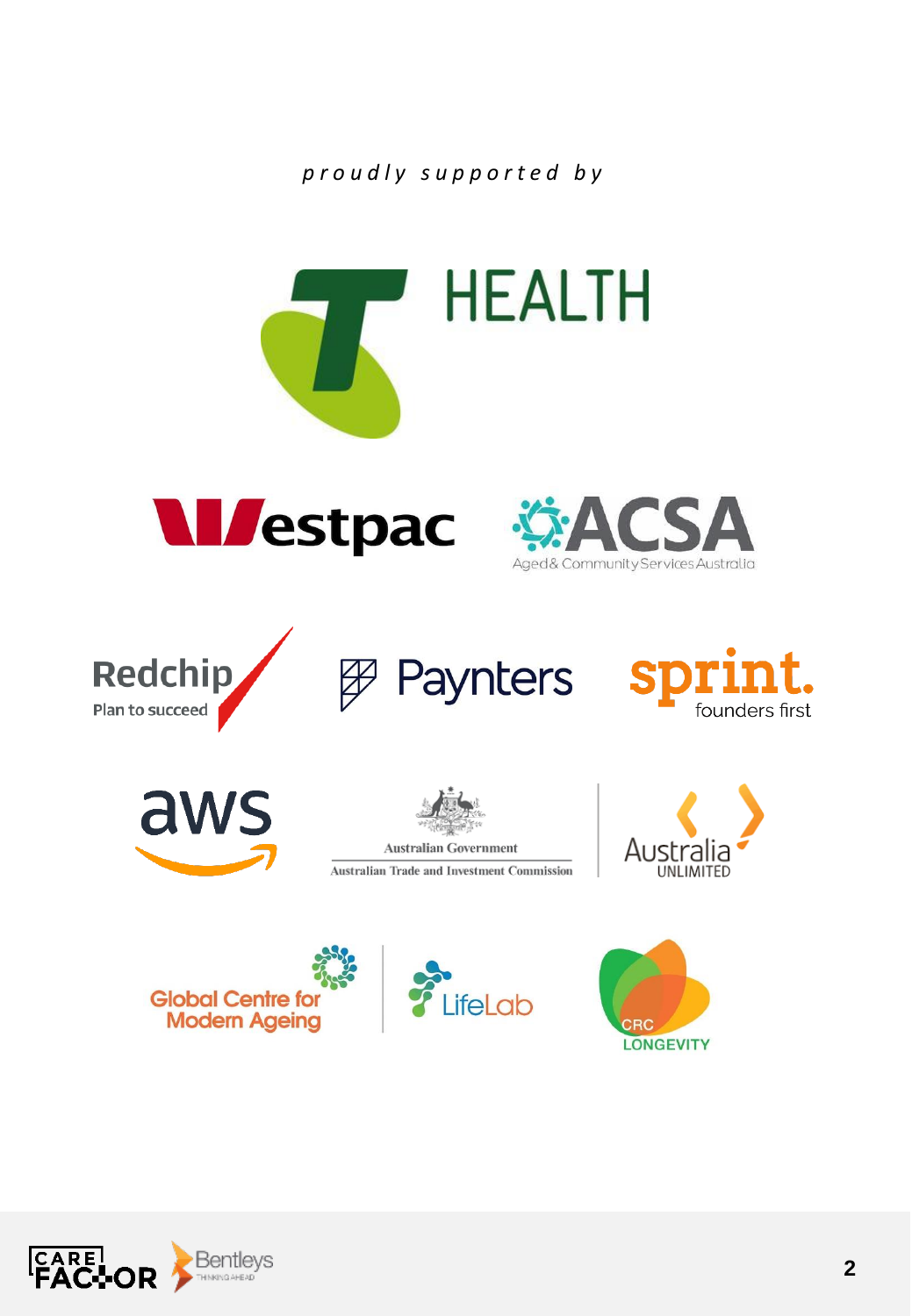## **CAREFACTOR TEAMS** *2020*

### **Caregiven**

Caregiven is a digital engagement and support tool offered by care facilities, insurance carriers, health and benefits providers and financial services institutions that addresses the emotional and practical challenges of caring for an aging or ailing loved one for both the care recipient and the caregivers supporting them. Caregiven streamlines all caregiving tasks into a single-point solution that facilitates communication, enables distance caregiving, and empowers more informed decisions, resulting in better health outcomes, reduced costs, and greater peace of mind for everyone involved in the care journey.

### **iAgeHealth**

DUART-5 PTS is a proprietary technology enabled solution delivering a holistic and integrated approach addressing the workforce challenges across the aged care rural and remote health sectors.

### **Epicure: Australian Aged Care Food and Nutrition Rating**

The Lantern Project's Epicure Rating is the only evidence-based comprehensive Australian Aged Care Food and Nutrition Performance Rating. Epicure Rating is designed to rapidly identify strengths and weaknesses across a home's food and nutrition system, map these to the Aged Care Quality Standards and inform targeted solutions to raise the bar on the mealtime experience.

### **Floor to Form**

This project leverages advancements in robotic manufacturing processes to pilot a cradle to cradle approach by reimagining aged care furniture and creating a user-centered design to fabrication workflow in collaboration with industry partners and academia.

### **HomeGuardian.ai**

HomeGuardian.ai is a patented, world first, AI driven behavioural analysis smart home device. It can detect everything from falls, to wandering, to the decline in health and even COVID-19 and Flu like symptoms.











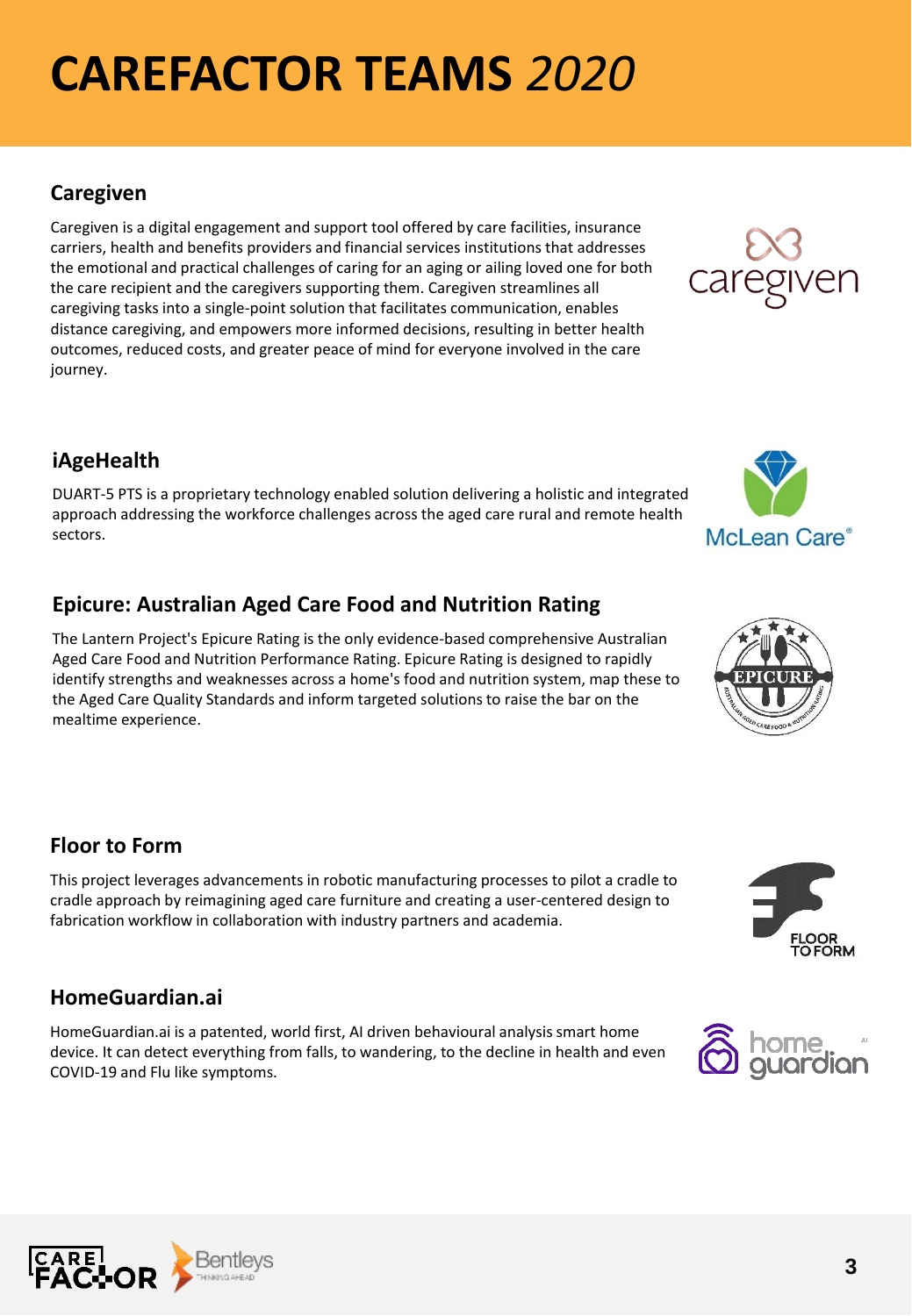## **CAREFACTOR TEAMS** *2020*

### **Mentia**

Our mission is to put best practice dementia care into everyone's hands. We use videogame technology - for tablet - to address the problem of delivering person-centred behavioural and cognitive care, which, traditionally, is expensive, requires specialists, is hard to track, and is difficult to scale.

### **My Dementia Companion**

My Dementia Companion reimagines dementia support to walk family and friend carers through one of life's most complex and challenging journeys.

### **My Safety Buddy**

My Safety Buddy monitors the safety and wellbeing of lone workers. Leveraging innovative smartphone and web portal technology, My Safety Buddy provides a hierarchy of escalating safeguards to enhance safety, meet duty of care and reduce operational costs.

### **SilVR Adventures**

SilVR Adventures' mission is to tackle isolation and loneliness with seniors by bringing people together through shared experiences in virtual reality and has never been more important.

Our service offers residents of care providers the chance to chat, travel the world and even watch a classic movie with other residents, all in a virtual world.

### **WeaVR**

Immerse yourself in an aged care simulated environment using the WeaVR toolkit. Experience first hand from residents and carers the challenges faced and opportunities to learn through shared experience.